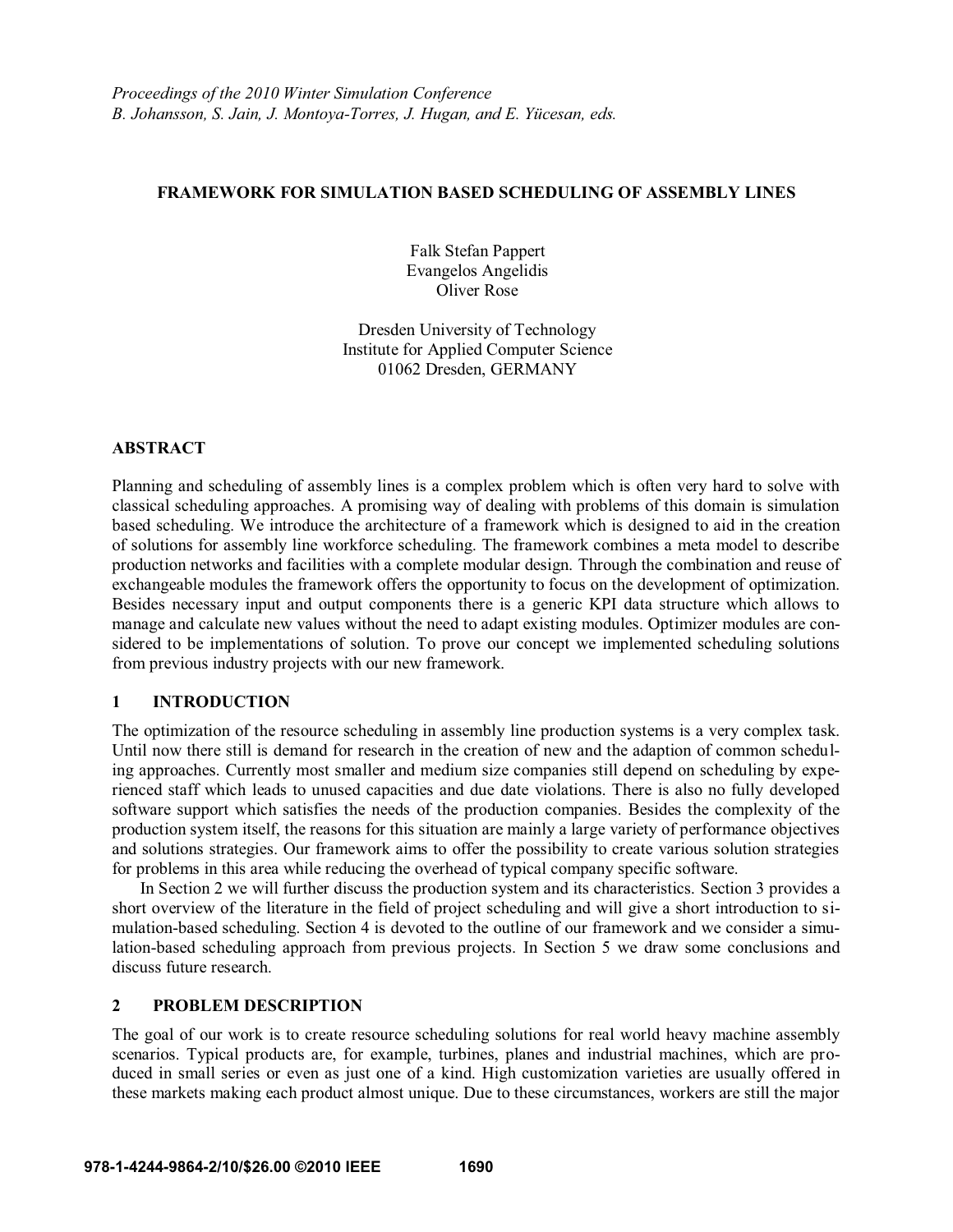production resource in these facilities. Other important resources are the construction floors and transportation equipment like shuttles or cranes which sometimes are also used to hold parts in place during construction due to the size and weight of the products. These resources have to be shared by several simultaneously manufactured jobs which consist of a number of activities. These activities do not represent atomic operations. They are considered as a set of work packages which are usually done together and need similar equipment. Since humans are the main resource, we need to consider their working schedules. Therefore we need to consider shift and break schedules. There are other resource restrictions which are considered to obtain a more realistic model. Especially in the construction of heavy machinery a construction site is usually used for several consecutive activities, sometimes even parallel activities. Further resource characteristics we consider enable the modeling of early release of resources if they are not needed throughout the whole activity or blocking due to unavailability of resources which are necessary for the following process steps.

Since the products are very huge there is often the possibility to work on an activity with different amounts of workers in different amounts of time.

Furthermore the goal of scheduling in this domain is not necessarily minimizing the makespan. There are good reasons, e.g., storage cost and capital commitment, to achieve completion of products right at their due dates.

The scale of the problems exceeds common academic problem instances, even smaller companies are planning several hundred activities for which several resource groups have to be scheduled.

In conclusion we face a problem which is similar to project scheduling problems. Using the classification scheme from the project scheduling literature, we consider an extended multi-mode resourceconstrained multi-project scheduling problem (MMRCMPSP) with activity splitting.

#### **3 LITERATURE AND SIMULATION-BASED SCHEDULING**

The scheduling of assembly lines belongs to the large combinatorial optimization problems. It can be described as a resource-constrained project scheduling problem (RCPSP) or as the generalization, the multimode resource-constrained project scheduling problem (MRCPSP).

 Blazewicz, Lenstra, and Rinnooy Kan (1983) proved that the RCPSP is a NP-hard problem and so is also its generalization (MRCPSP). In the paper of Kolisch and Drexl (1997) it is proven that the problem is NP-complete if there is more than one non-renewable resource. Furthermore the real world is more complex. A further generalization is the Multi-Mode Resource- Constrained Multi-Project Scheduling Problem (MMRCMPSP) or the "MMRCMPSP with activity splitting". Because of the generalization these are also NP-hard.

 Although there are many studies and papers for RCPSP and MRCPSP, in the research area of MMRCMPSP and "MMRCMPSP with splitting activities" there are only very few. The topic is still important, but an applicable solution approach is difficult to find. Peteghem and Vanhoucke (2010) give an overview on papers considering these problems and present work about preemptive and non-preemptive MRCPSP. Tseng (2008) presented two approaches for MMRCPSP and Buddhakulsomsiri and Kim (2006) investigated an "MMRCPSP with activity splitting". Research in this area is usually done by applying exact approaches on very small problem instances or by using genetic algorithms to tackle medium-sized problems.

 Another promising approach to solve these problems seems to be a heuristic optimization algorithm based on simulation which we are going to investigate in further detail (see Figure 1).

 The basic idea is to simulate a scenario, analyze it and create a new one according to the results of the current and of the previously simulated scenarios. The goal of these iterations is to generate a feasible solution within only a few steps (see Figure 2).

 Since the approach seems to be promising there is a need to evaluate and compare it with other approaches and to test solution strategies on data sets of different companies. To provide a basis for further research we designed and implemented a framework.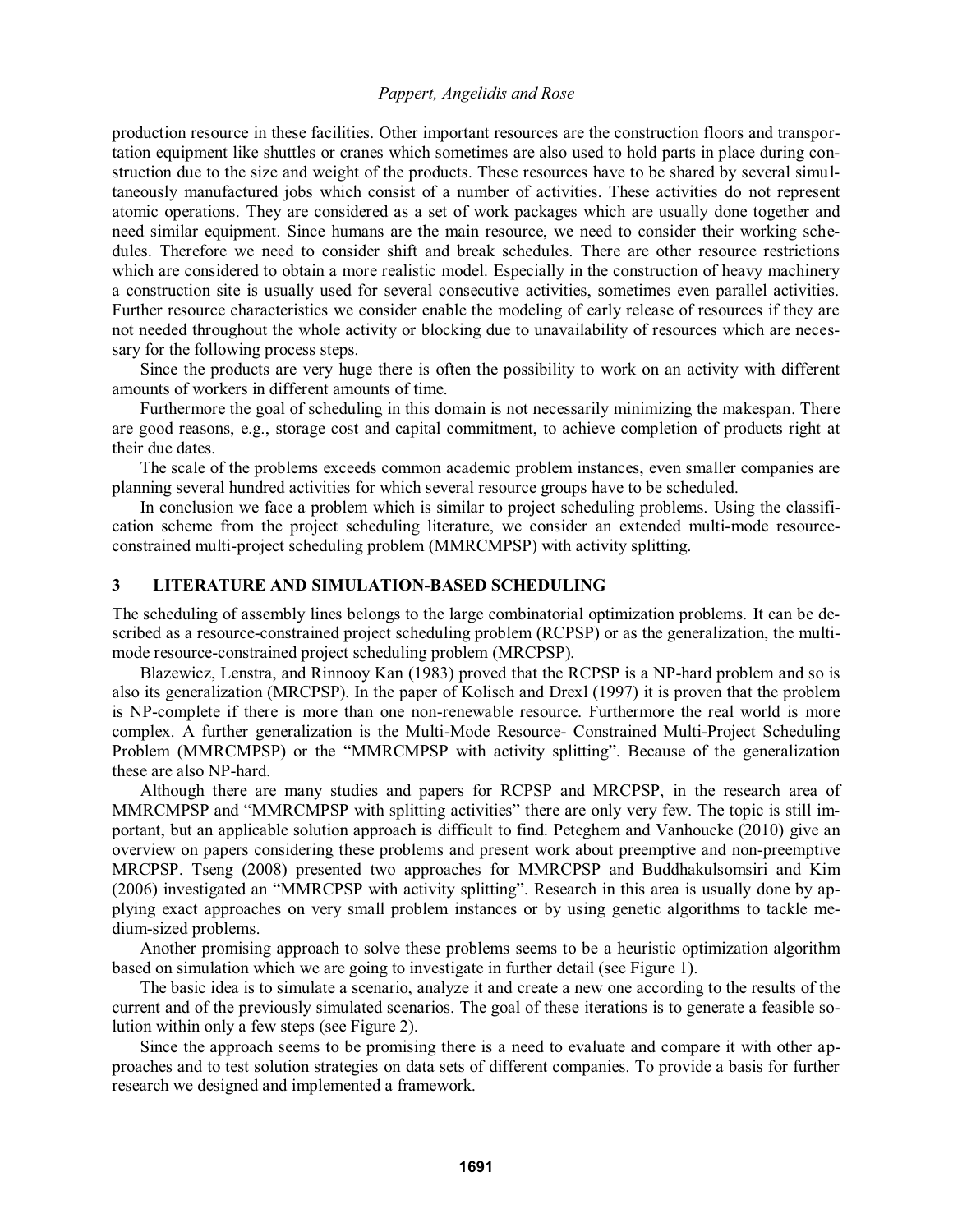

Figure 1: Simulation based scheduling



Figure 2: Flow chart simulation based scheduling

# **4 FRAMEWORK**

Our main goal while creating this software was to design a generic framework which is able to support solutions for most companies working in heavy machine assembly. But with different companies come different IT environments and different objectives in scheduling, while having similar production facilities and processes. This lead to the decision to create a framework core which represents a domain specific data meta model and interfaces to the major components needed to build a support system, which you can find in Figure 3.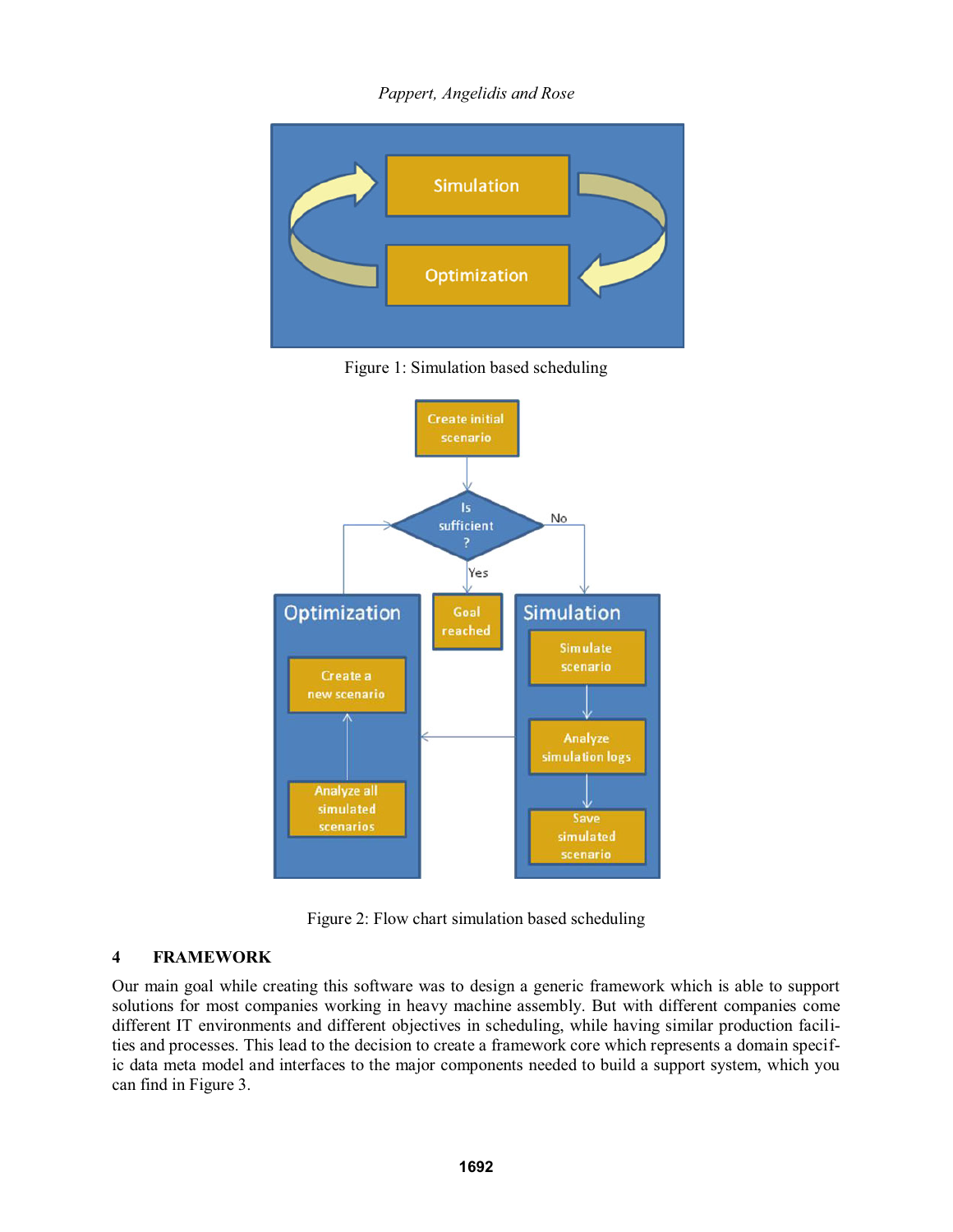

Figure 3: Framework architecture

These components can be divided in two categories: data management and solution strategy.

- $\bullet$  Data management:
	- $-$  data input
	- data storage/access management
	- data output/visualization
	- $-$  test and validity
- $\bullet$  Strategy:
	- optimizer
	- data preparation
	- simulation

The task of the data management components is basically to provide all data needed to schedule a scenario and to evaluate the performance of a schedule. Data input components are to read models from a hard drive or in the future will serve as direct connection to enterprise resource planning (ERP) or production planning systems (PPS). Currently we have plug-ins to support models in two proprietary formats and models in SysML. For further information about SysML for production systems see Schönherr and Rose (2009) and Huang, Ramamurthy and McGinnis (2007). Different input plug-ins are necessary since different companies use different data models even if they use the same software. Test and validity components support data integrity and search for problems in the model before any scheduling algorithm is applied.

An even larger problem is the simulation software. Simulation models are usually very specific to a simulation tool and if a company has models for one simulator the transition to another software is very expensive thus giving most companies no choice but to stay loyal to their simulation software provider. Besides the opportunity of choice there is in some cases the necessity of change in case the previous software vanishes from the market or due to the fact that in new software versions old models are no longer working. To tackle this very costly problem the model we are working on is not fitted to a specific simulator but our simulation plug-ins are considered translators that automatically generate a simulatorspecific model from our universal data model. The strategy components are discussed in more detail in the following subsections.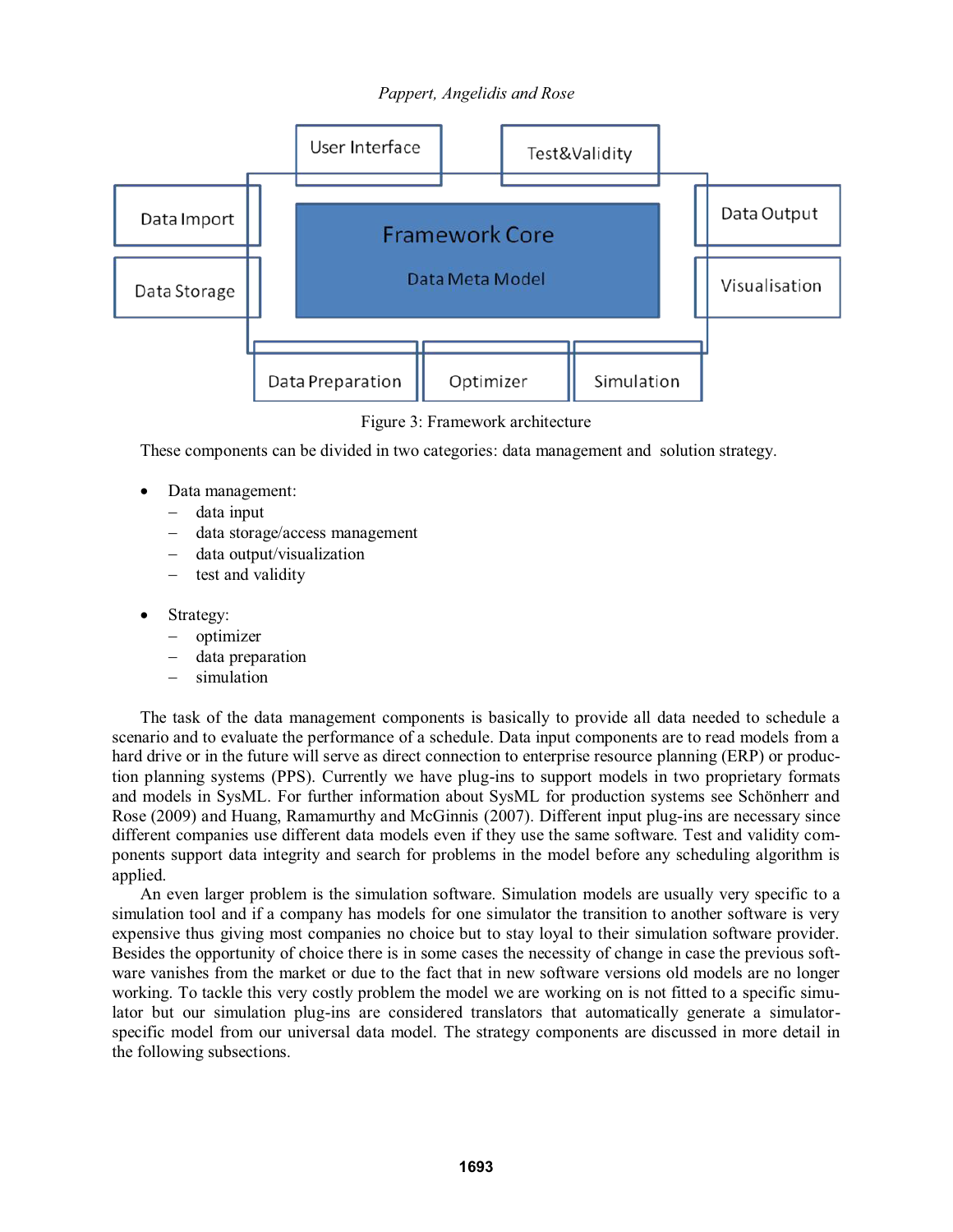#### **4.1 Data meta model**

Figure 4 shows a simplified version of the factory model part of the data meta model which is used to model an assembly facility in our framework. It is designed to support small series and single runs. It takes the aforementioned characteristics into account.

 Resources are considered to be separated into resource groups with equal elements which share their data. Besides information about the classification of resources there is also data about their availability. Availability is modeled with shift and break schedules. Shift schedules contain data for the whole time frame in which the jobs need to be scheduled. Each day can be divided into a number of shifts with the amounts of resources available within this shift. Holidays and special occasions are modeled with shift plans, too. Breaks schedules represent a single week's break schedule. This schedule is later repeatedly mapped onto the shift schedule. This modeling approach provides a flexible model of the availability of resources while reducing the amount of data necessary considerably.

Due to the nature of the facilities and slight changes in each order of a product, each product is represented by an independent project network graph of activities. Arcs represent the activities while nodes model the logical connections between activities. There are parallel as well as alternative routes through a production network. Different combinations of resources and processing steps may lead to the same result. We differentiate two ways of modeling equivalent activities. The key differentiation characteristic is whether different ways of production use different types of resources or just different amounts of the same resource. Different amounts of resources are represented as modes within an activity. Different resource type usage is represented as alternative arcs in the project network. Nodes also contain resource selection rules, these rules offer an opportunity to define dispatching rules which may be used to decide which of following alternative routes should be taken.



Figure 4: Simplified UML diagram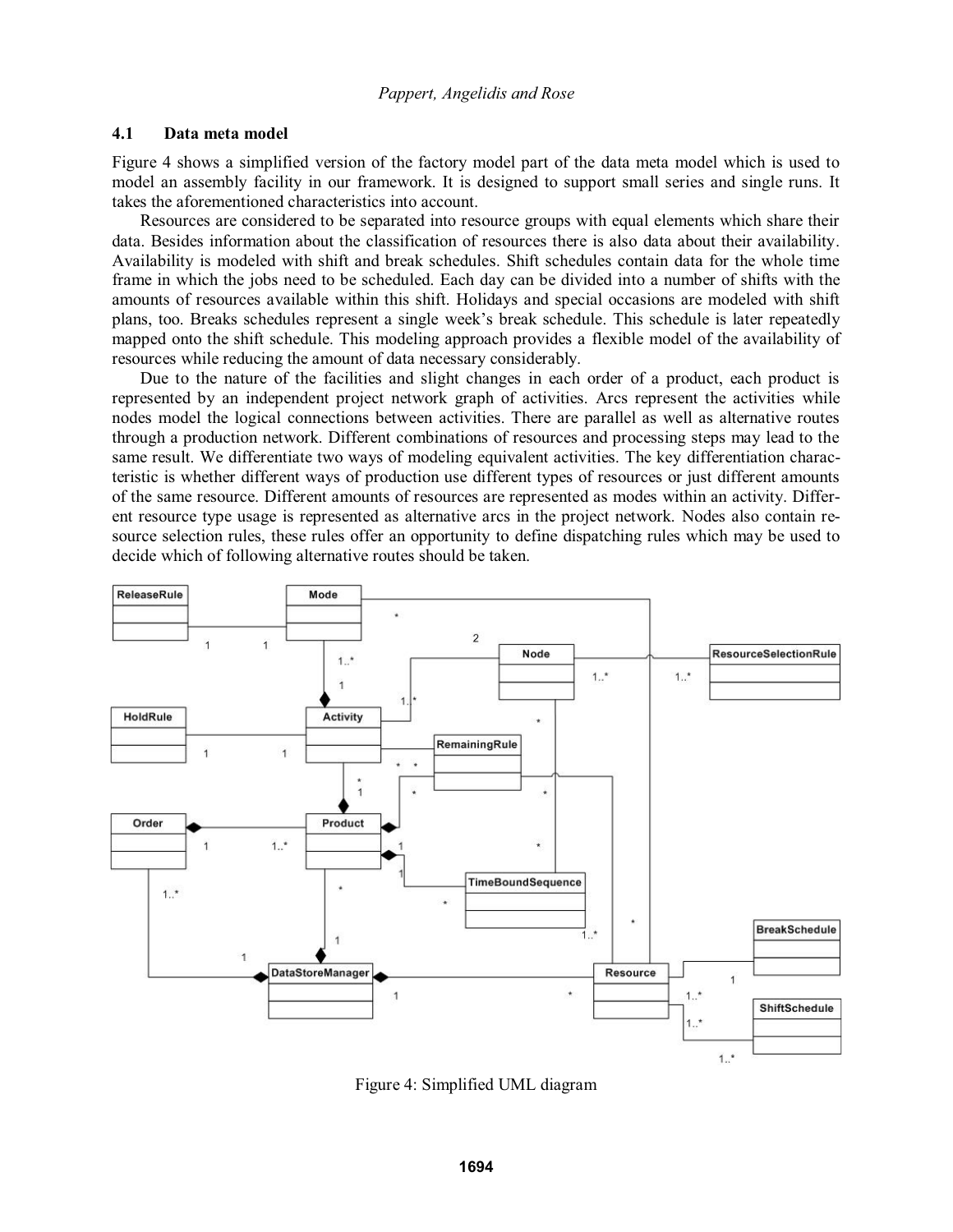The objects ReleaseRule, HoldRule, Remaining Rule and TimeBoundSequence represent additional constraints during simulation. These constraints are stored as close to their actual application as possible. Time-bound sequences and remaining-rule constraints are therefore attached to the product network while local early releases of resources are attached to the mode because the release time depends on the process time of the activities which depends on the chosen mode. The HoldRule object represents the need to block resources in the case resources which are necessary for the following process step are not yet available.

The data shown in Figure 4 shows only the model part of the data meta model. The other part of the data model is concerned with keeping track of previous simulation runs which is important for approaches like simulation-based scheduling since new scenarios are created by evaluating previous ones. This part of the data consists of log objects. There are log objects for activities, resources, orders, products, nodes, and for each simulation to keep track of overall simulation data. All data necessary to recreate a scenario is stored as well as data generated during the simulation or while evaluating simulation results. This offers a data foundation for following scheduling cycles and provides the opportunity to evaluate the strategy. Besides the simulation results a variety of information can be stored for each simulation run. Key performance indicators, timelines and factory behavior can be stored in a generic data structure.

### **4.2 Key performance indicators**

To offer a wide range of evaluation possibilities and to keep maintenance of the framework for future research as easy as possible we decided to use a generic data structure to store KPI information. This allows future developers to add data in case they are needed for their solution strategies. KPIs are split in two parts. On one hand there is a template-like description which is stored once for this KPI. These template objects contain information about type, unit and the objects they belong to. For identification we also store an ID. On the other hand there is a value part which can be identified with a corresponding ID in the template. The value objects are stored in the above mentioned log objects. Currently there are different types of KPIs supported. Besides basic numeric values there are types for strings and timelines. There is even the possibility to store the change in production state of a resource. Since basic types are not always sufficient to keep track of all data, there are also array and hash types.

#### **4.3 Simulation plug-in**

The basic function of a simulation plug-in is to simulate a given scenario which was generated by an optimizer plug-in. The necessity of this plug-in depends on the optimization strategy. Since we want to be able to compare various approaches, some might only use simulation as evaluation while others are able to work completely without it. Since our current focus is in researching simulation-based scheduling approaches such plug-ins have to be implemented.

 Usually simulation plug-ins do not start automatically but are called by an optimizer plug-in. Practically the simulation plug-in controls an external simulation tool, which simulates the scenarios. As a general rule, every simulation plug-in is designed only for just one simulation tool, which increases the effectiveness of the plug-in.

 Furthermore the architecture of this framework and new multi-core processor architectures allow the simulation of several scenarios at a time. Since most current commercial simulators only use a single core this decreases the run time of the optimization or allows a deeper search within the same time frame. The general steps that a simulation plug-in executes, are

- Reading the scenario information from the data model
- Generating a tool specific simulation model
- Executing the external simulation tool with the generated model
- Analyzing simulation run data
- Reporting important data back to the framework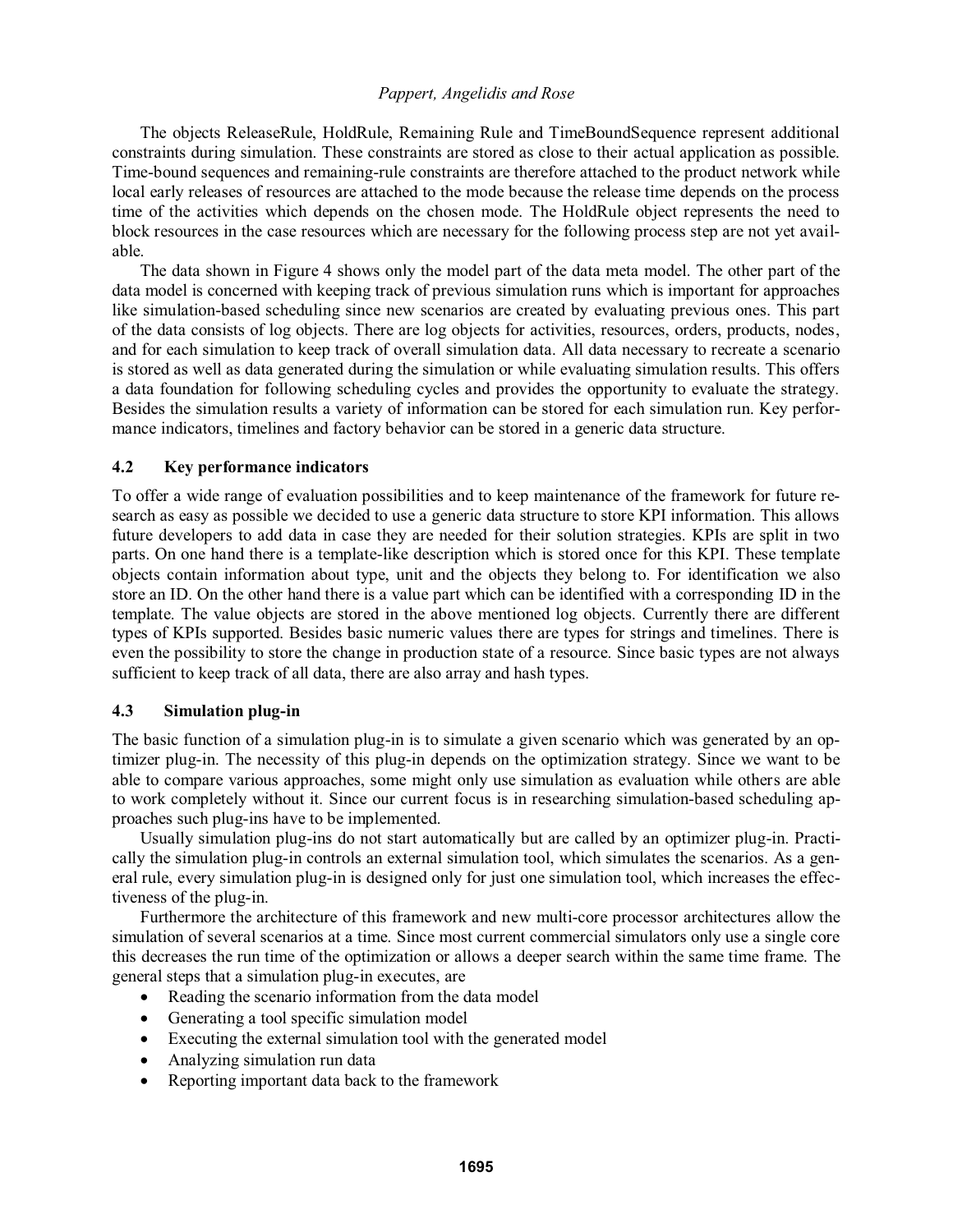The communication concept is based on the KPIs. Since the simulation plug-ins implement a generic interface they can easily be exchanged. So far we have successfully implemented simulation plug-ins for Simcron Modeler 3.0 and Anylogic 6.0. While working with different problem scenarios we recognized that even while generating equivalent simulation models, some simulators are better suited than others for different problems due to the necessary customization in the translation and different features offered by the simulation software.

# **4.4 Data preparation plug-in**

The primary purpose of a data preparation plug-in is the transformation of measurement data into KPIs. Data preparations are therefore considered libraries of computation procedures. We differentiate two kinds of performance indicators: static and dynamic. On one hand, static indicators are values which are only dependent on the structure of the facility and which are not influenced by a scheduling strategy. On the other hand there are values which can be calculated after each simulation or for each scenario. We consider this information as dynamic indicators.

 Currently we have two implementations for data preparation plug-ins, one for static and one for dynamic key values. They support the generation of about 30 key values.

 The framework is designed to work with several data preparation plug-ins at a time to maximize modularity and reusability of components.

## **4.5 Optimization plug-in**

The optimizer plug-in represents the core of a solution strategy, it contains the central algorithms of the concept. The developer can implement an optimizer plug-in to fit to a general problem, a very specific problem or even to solve a class of similar problems. Regardless of the structure of the algorithm, the basic steps in an optimizer plug-in for simulation based-scheduling usually are:

- $\bullet$ Generation of a new scenario (based on previous simulation results and the strategy)
- $\bullet$ Start of simulation plug-ins to calculate a scenario
- $\bullet$ Start of data preparation plug-in to evaluate and calculate KPI

In simulation-based scheduling these steps are usually performed in a loop which terminates if the quality of a solution is good enough or based on time restrictions.

 As a test we implemented the concept of Majohr and Rose (2008) depicted in Figure 5 to show the functionality of our framework. The suggested algorithm has three steps with different goals. The second and the third step consist of several scenarios.



Figure 5: Solution strategy as presented in Majohr and Rose (2008)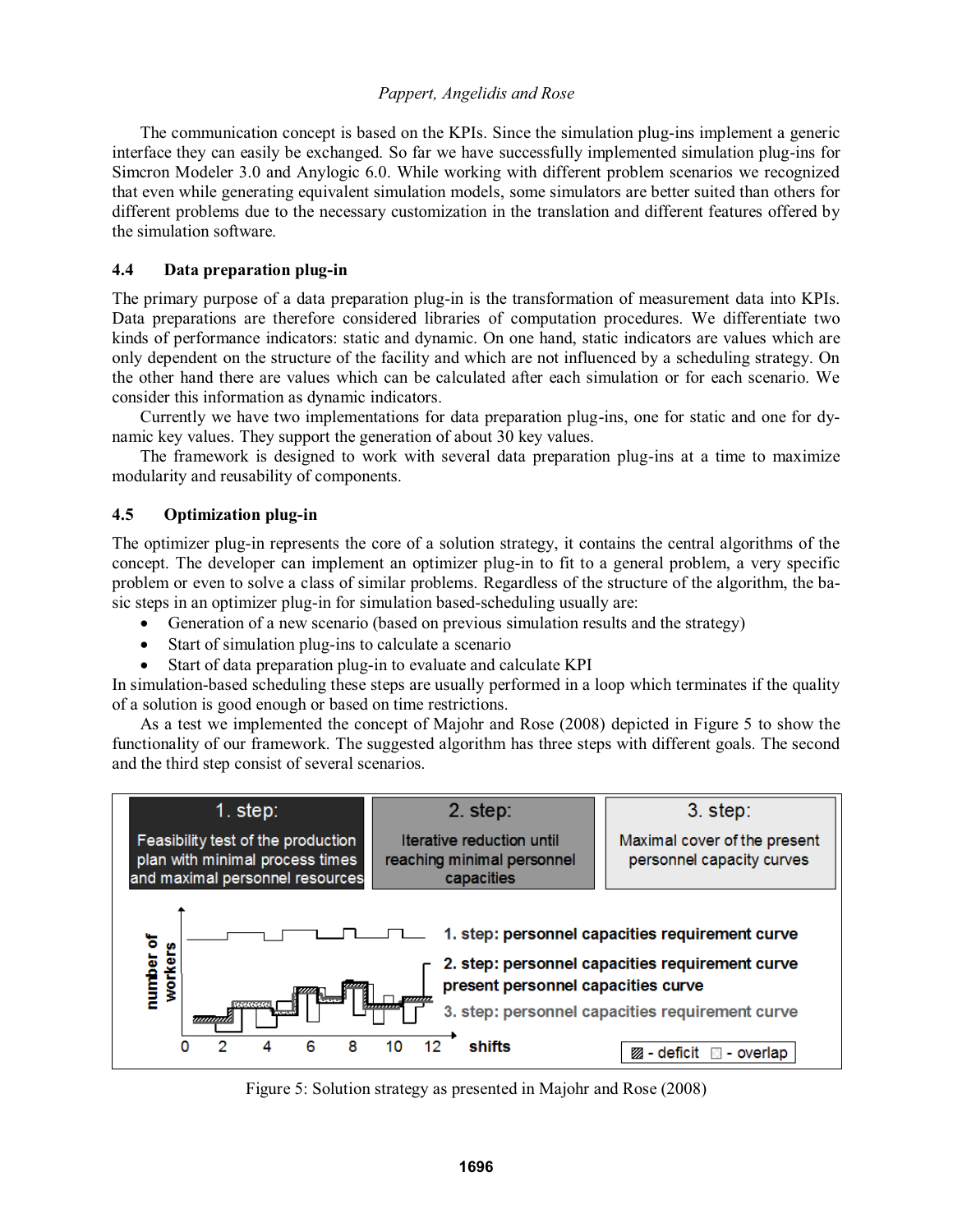### **4.6 Visual output plug-in**

According to Fayyad, Grinstein, and Wierse (2002), visualization is a way to let people understand complex data sets through graphical interfaces. Furthermore visualization should not just be a presentation of the results (just a picture) but allow the user to search and find information in the results. Generally the visualization should help the user to have a deep look into simulated scenario, explore randomly the results, confirm hypotheses, and discover hidden information. The users have different mental models to understand results. As a consequence the framework should have a taxonomy of visualization levels and user-system interactions. To facilitate the qualitative visual presentation of the scenario, the user should trust and understand the visual output plug-in.

 We implemented as visualization component for the framework a visual output plug-in. We used the libraries JFreeChart and Nebula. JFreeChart is a library to display professional quality charts and Nebula is a library of SWT widgets that, among other characteristics, is able to display Gantt charts. The user may choose a graphical view of the KPI and the scenario results including beginner and expert modes. The way to analyze the data depends only on the user and this makes it easier for him/her to understand the visual data.

## **5 CONCLUSIONS AND FURTHER RESEARCH**

In this paper we presented a framework for simulation-based scheduling with its key components. Interchangeable modules work based on a meta model and a generic KPI structure. In future research we will implement different approaches for solving workforce scheduling problems to evaluate their results and advantages. Our goal is to create a decision support system which is able to generate useful schedules in less than 10 minutes. Our test sets are provided by several partner companies producing a variety of different products from industrial printing machines to aircrafts.

## **ACKNOWLEDGMENTS**

We would like to thank Daniel Bohn and Andre Naumann for their implementation work and discussions during the project.

# **REFERENCES**

- Blazewicz, J., J. Lenstra, A. Rinnooy Kan. 1983. Scheduling subject to resource constraints: classification and complexity. *Discrete Applied Mathematics* 5:11–24.
- Buddhakulsomsiri, J., and D. Kim. 2006. Properties of multi-mode resource-constrained project scheduling problems with resource vacations and activity splitting. *European Journal of Operational Research* 175:279-295.
- Fayyad, U. M., G.G. Grinstein, and A. Wierse. 2002. *Information visualization in data mining and knowledge discovery*. Morgan Kaufmann Publishers.
- Huang, E., R. Ramamurthy, and L.F. McGinnis. 2007. System and simulation modeling using SysML. In *Proceedings of the 2007 Winter Simulation Conference*, ed. S. G. Henderson, B. Biller, M.-H Hsieh, J. Shortle, J. D. Tew, and R. R. Barton, 796-803. Piscataway, New Jersey: Institute of Electrical and Electronics Engineers, Inc.
- Kolisch, R., and A. Drexl. 1997. Local search for nonpreemptive multi-mode resource constrained project scheduling. *IIE Transactions* 29:987-999.
- Majohr, M. F., and O. Rose. 2008. A Simulation-based workforce scheduling heuristic for complex assembly lines. In *Proceedings of the 2008 Operational Research Society Simulation Workshop.*
- Peteghem, V.V., and M. Vanhoucke. 2010. A genetic algorithm for the preemptive and non-preemptive multi-mode resource-constrained project scheduling problem. *European Journal of Operational Research* 201:409–418.